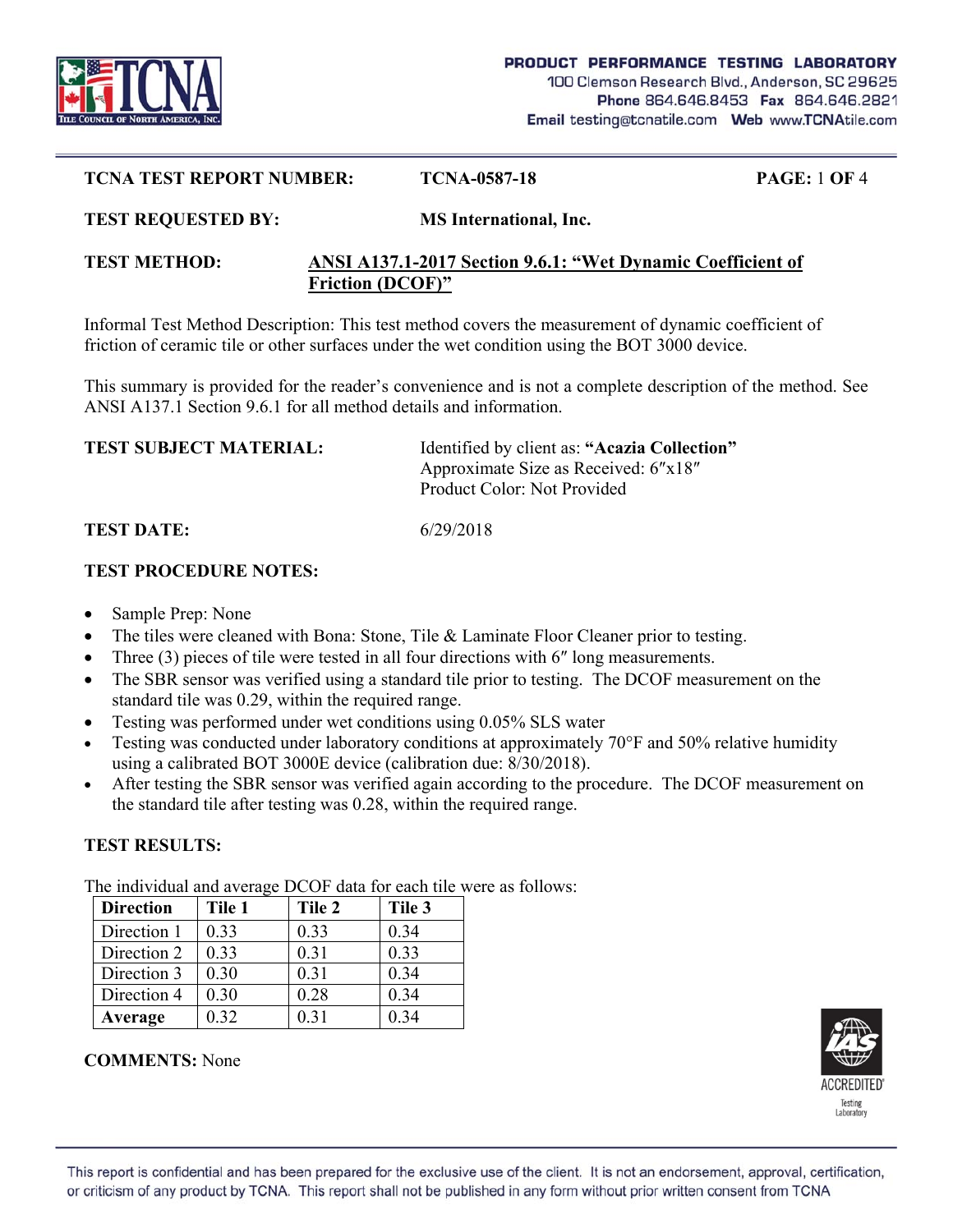

| <b>TCNA TEST REPORT NUMBER:</b> | TCNA-0587-18                                                                           | PAGE: 2 OF 4 |
|---------------------------------|----------------------------------------------------------------------------------------|--------------|
| <b>TEST REQUESTED BY:</b>       | <b>MS</b> International, Inc.                                                          |              |
| <b>TEST SUBJECT MATERIAL:</b>   | Identified by client as: "Acazia Collection"                                           |              |
| <b>TEST METHOD:</b>             | ANSI A137.1-2017 Section 9.6.1: "Wet Dynamic Coefficient of<br><b>Friction (DCOF)"</b> |              |

### **IMAGE OF PRODUCT TESTED:**





This report is confidential and has been prepared for the exclusive use of the client. It is not an endorsement, approval, certification, or criticism of any product by TCNA. This report shall not be published in any form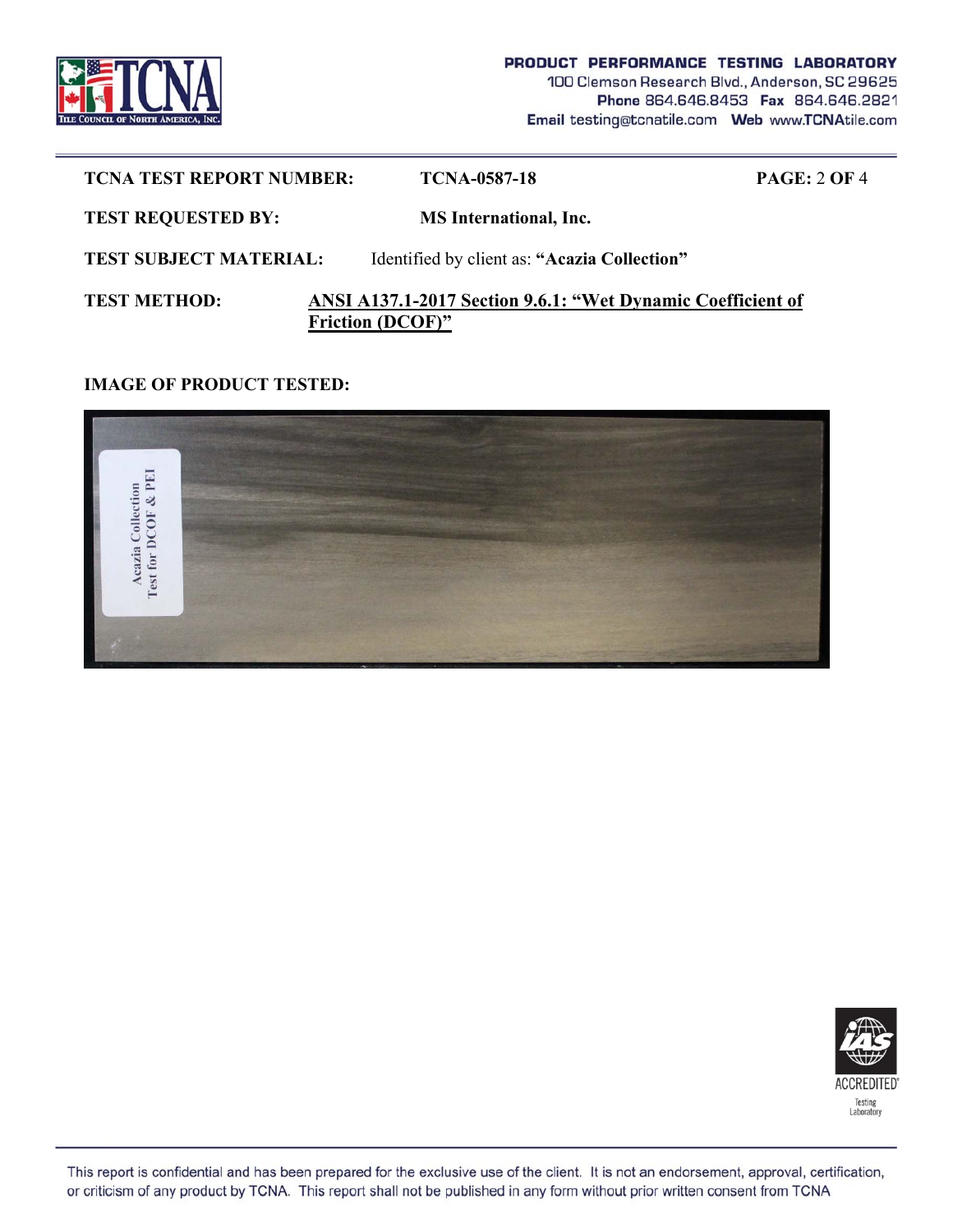

| <b>TCNA TEST REPORT NUMBER:</b> | TCNA-0587-18                                                                           | <b>PAGE: 3 OF 4</b> |
|---------------------------------|----------------------------------------------------------------------------------------|---------------------|
| <b>TEST REQUESTED BY:</b>       | <b>MS</b> International, Inc.                                                          |                     |
| <b>TEST SUBJECT MATERIAL:</b>   | Identified by client as: "Acazia Collection"                                           |                     |
| <b>TEST METHOD:</b>             | ANSI A137.1-2017 Section 9.6.1: "Wet Dynamic Coefficient of<br><b>Friction (DCOF)"</b> |                     |

#### **ANSI SPECIFICATIONS:**

According to the ANSI A137.1 standard for ceramic tile, "Unless otherwise specified, tiles suitable for level interior spaces expected to be walked upon when wet shall have a wet DCOF of 0.42 or greater when tested using SLS solution as per the procedure in section 9.6.1. However, tiles with a DCOF of 0.42 or greater are not necessarily suitable for all projects. The specifier shall determine tiles appropriate for specific project conditions, considering by way of example, but not in limitation, type of use, traffic, expected contaminants, expected maintenance, expected wear, and manufacturers' guidelines and recommendations."

This paragraph is excerpted from Section 6.2.2.1.10 of the standard. For the complete section, including necessary information for specifiers, this section can be viewed and downloaded at no cost at http://www.tcnatile.com/images/pdfs/COF\_excerpt\_from\_ANSI\_A137.1-2012\_release\_date\_November\_2012.pdf

# **DISCLAIMER AND LIMITATION OF LIABILITY**

This report is provided for the sole use of the client and no one else. It is intended for professional use by a knowledgeable professional. If published by the client, it must be published in full, including this disclaimer and limitation of liability.

This report is not an endorsement, recommendation, approval, certification, or criticism by TCNA of any particular product or its application. TCNA recommends that anyone considering the use or installation of a particular product consult with the manufacturer or an industry professional for advice specific to the person's needs and consider any applicable laws, statutes, codes, or regulations relevant to the particular product. TCNA does not know all the different manners and applications in which a client's particular product might be used, and, therefore, it disclaims any and all duty to provide warnings or to further investigate the suitability of the use of a particular product in a particular situation.

Unless otherwise expressly stated, TCNA tested the specific test subject material provided by the client and identified in the lab report, as indicated by the client. TCNA does not independently verify the information provided by the client, and it makes no representation that similar results would be achieve with other, untested materials, even if such other materials purportedly have the same product name, are purportedly of the same or similar type of tile or product made by the client, or are purportedly from the same batch of tile or product. Nor does TCNA state that the date in this report



This report is confidential and has been prepared for the exclusive use of the client. It is not an endorsement, approval, certification, or criticism of any product by TCNA. This report shall not be published in any form without prior written consent from TCNA